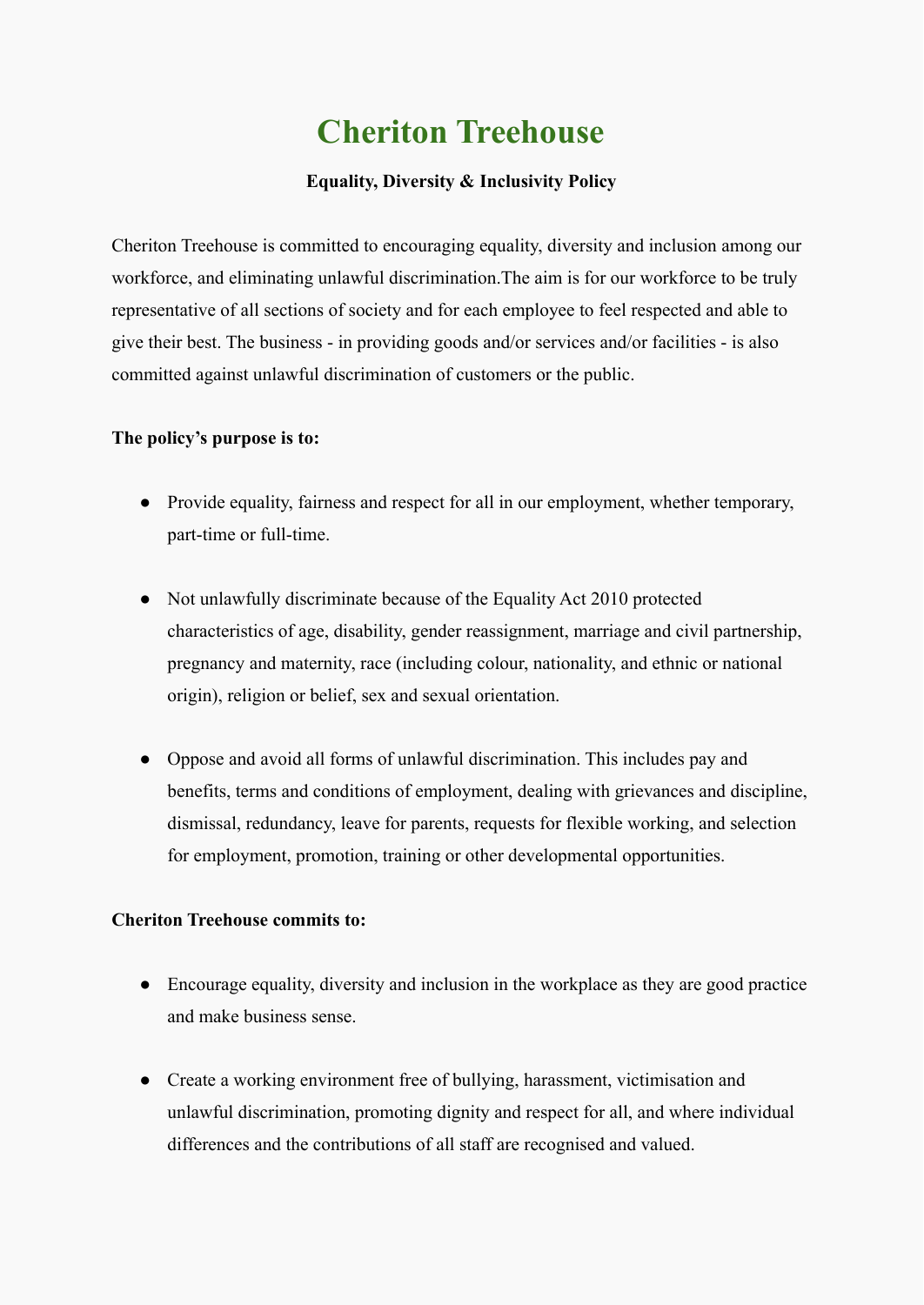This commitment includes training all employees about their rights and responsibilities under the equality, diversity and inclusion policy. Responsibilities include staff conducting themselves to help the organisation provide equal opportunities in employment, and prevent bullying, harassment, victimisation and unlawful discrimination.

All staff should understand they, as well as their employer, can be held liable for acts of bullying, harassment, victimisation and unlawful discrimination, in the course of their employment, against fellow employees, customers, suppliers and the public.

• Take seriously complaints of bullying, harassment, victimisation and unlawful discrimination by fellow employees, customers, suppliers, visitors, the public and any others in the course of the organisation's work activities.

Such acts will be dealt with as misconduct under the business's grievance and/or disciplinary procedures, and appropriate action will be taken. Particularly serious complaints could amount to gross misconduct and lead to dismissal without notice.

Further, sexual harassment may amount to both an employment rights matter and a criminal matter, such as in sexual assault allegations. In addition, harassment under the Protection from Harassment Act 1997 – which is not limited to circumstances where harassment relates to a protected characteristic – is a criminal offence.

- Make opportunities for training, development and progress available to all staff, who will be helped and encouraged to develop their full potential, so their talents and resources can be fully utilised to maximise the efficiency of the organisation.
- Decisions concerning staff being based on merit (apart from in any necessary and limited exemptions and exceptions allowed under the Equality Act).
- Review employment practices and procedures when necessary to ensure fairness, and also update them and the policy to take account of changes in the law.
- Monitor the make-up of the workforce regarding information such as age, sex, ethnic background, sexual orientation, religion or belief, and disability in encouraging